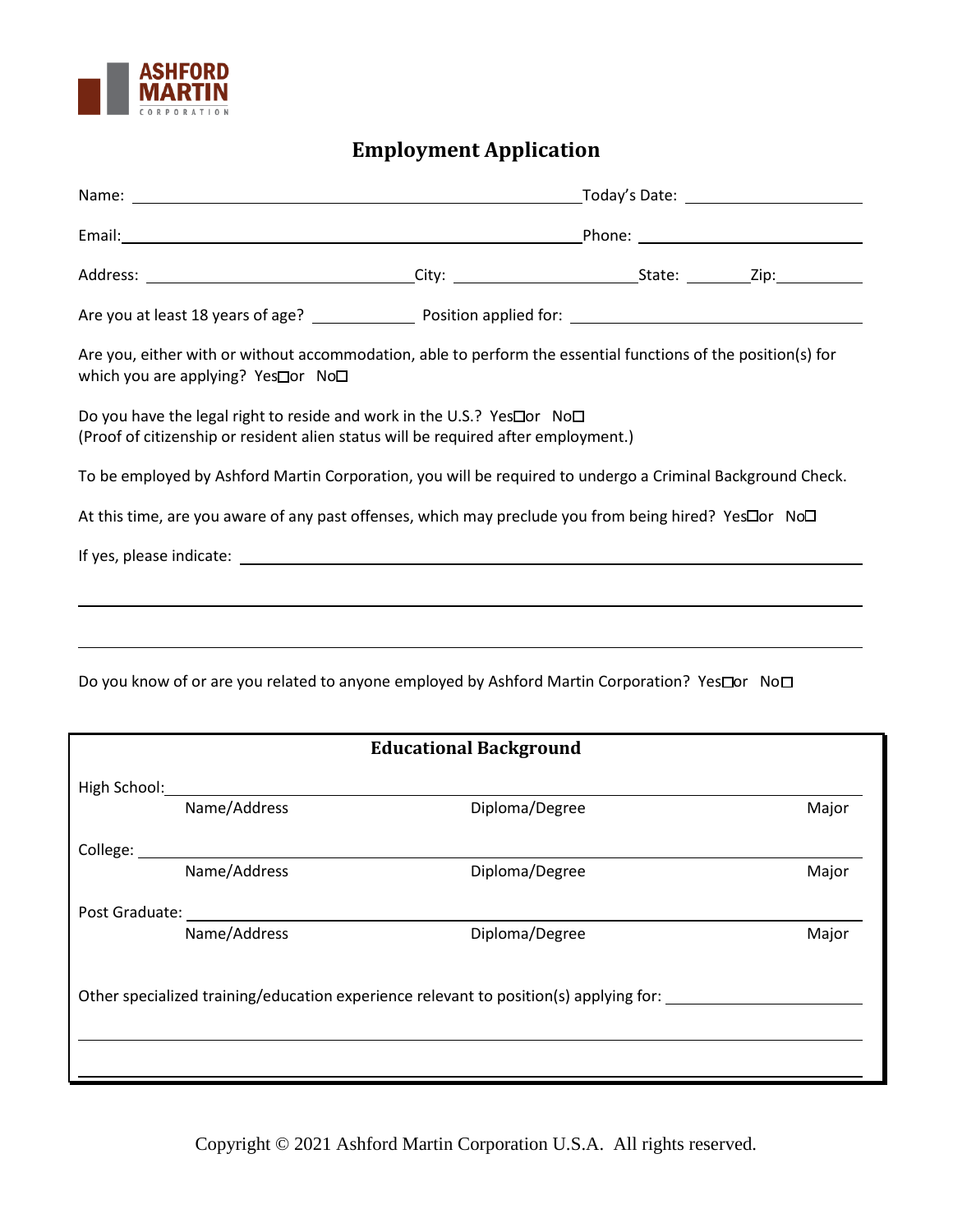

l,

## **Employment History**

Beginning with your present or most recent employer, please list your employment history. Include any work performed on a volunteer basis, time spent in military service or education. You may submit a resume or use additional sheets to complete your work history.

| Address: Andreas Address: Address: Address: Address: Address: Address: Address: Address: Address: Address: Address: Address: Address: Address: Address: Address: Address: Address: Address: Address: Address: Address: Address |                                                                                                                                                                                                                                |  |  |
|--------------------------------------------------------------------------------------------------------------------------------------------------------------------------------------------------------------------------------|--------------------------------------------------------------------------------------------------------------------------------------------------------------------------------------------------------------------------------|--|--|
| Employed From: To: To:                                                                                                                                                                                                         |                                                                                                                                                                                                                                |  |  |
|                                                                                                                                                                                                                                | Supervisor: Note and the supervisor of the supervisor of the supervisor of the supervisor of the supervisor of                                                                                                                 |  |  |
|                                                                                                                                                                                                                                |                                                                                                                                                                                                                                |  |  |
|                                                                                                                                                                                                                                |                                                                                                                                                                                                                                |  |  |
|                                                                                                                                                                                                                                |                                                                                                                                                                                                                                |  |  |
|                                                                                                                                                                                                                                |                                                                                                                                                                                                                                |  |  |
|                                                                                                                                                                                                                                |                                                                                                                                                                                                                                |  |  |
| Address: Address: Address: Address: Address: Address: Address: Address: Address: Address: Address: A                                                                                                                           |                                                                                                                                                                                                                                |  |  |
|                                                                                                                                                                                                                                |                                                                                                                                                                                                                                |  |  |
|                                                                                                                                                                                                                                | Supervisor: Note and the set of the set of the set of the set of the set of the set of the set of the set of the set of the set of the set of the set of the set of the set of the set of the set of the set of the set of the |  |  |
|                                                                                                                                                                                                                                |                                                                                                                                                                                                                                |  |  |
|                                                                                                                                                                                                                                |                                                                                                                                                                                                                                |  |  |
|                                                                                                                                                                                                                                |                                                                                                                                                                                                                                |  |  |
|                                                                                                                                                                                                                                |                                                                                                                                                                                                                                |  |  |

## **Additional Training and Certifications**

Copyright © 2021 Ashford Martin Corporation U.S.A. All rights reserved.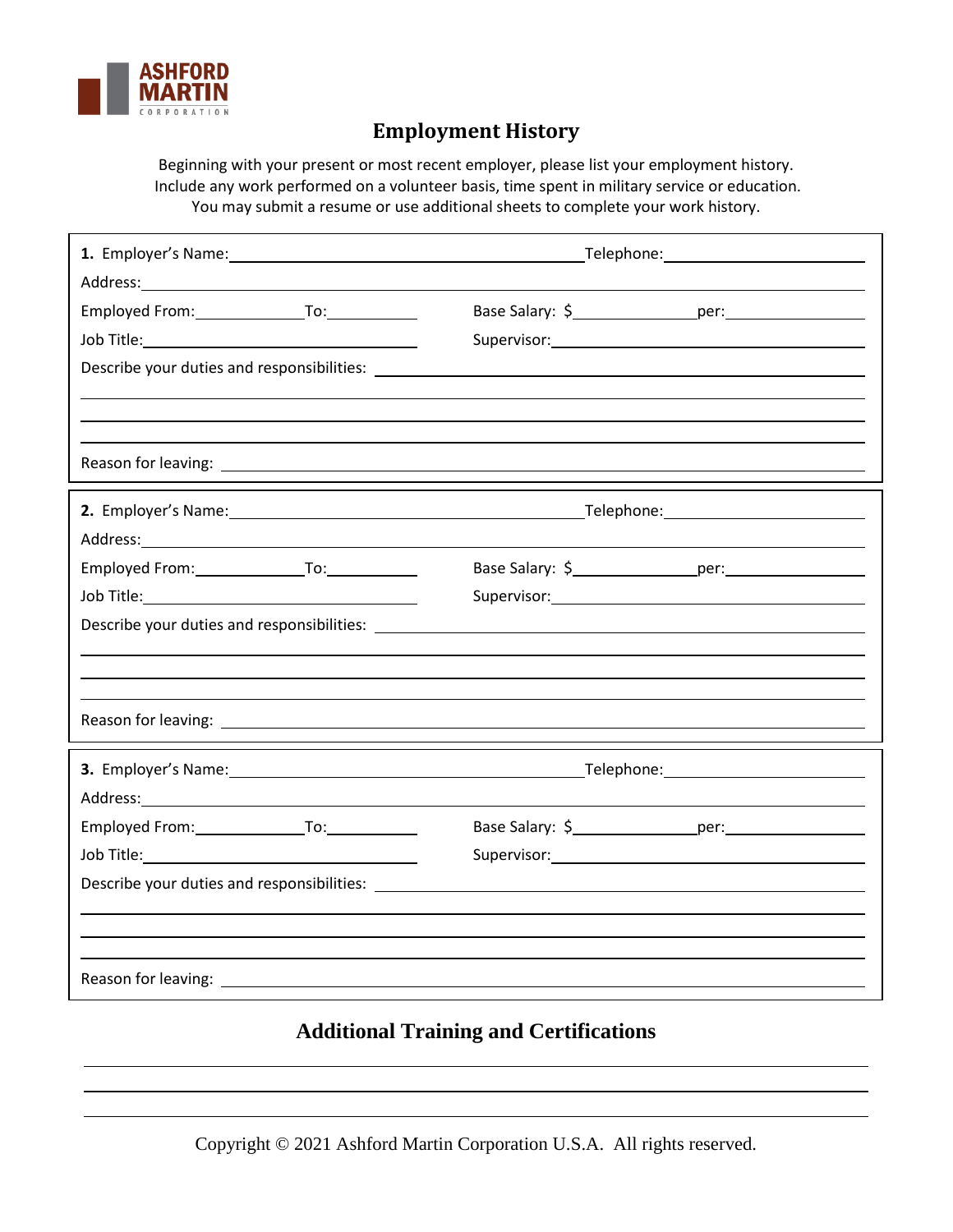

## **Applicant Agreement**

I acknowledge the information I have supplied is correct to the best of my knowledge. I understand that any falsification, misrepresentation, or omissions of fact may be grounds for rejection of my application or for dismissal from subsequent employment.

I understand that consideration for employment is contingent upon the results of a reference and background check. I authorize Ashford Martin Corporation to investigate all statements made on my application and to discuss the results of this information with those responsible for hiring. I further authorize Ashford Martin Corporation to contact my former employer(s) and any listed references or other persons who can verify information, and I give my consent for former employer(s) and the contacted persons to respond to questions pertaining to me. Further, I release from liability such former employer(s) or other persons providing information to Ashford Martin Corporation, or its affiliates, in accordance with the Fair Credit and Reporting Act, I will be provided with a complete disclosure of any additional information obtained through the investigation. I understand that if hired my employment is at-will and may be terminated with or without cause, with or without notice, at any time by Ashford Martin Corporation, or me. I also understand that wile personnel policies, programs, procedures, and benefits may change from time to time, such at-will status is not subject to change absent a written agreement signed by the president of Ashford Martin Corporation.

I agree that photocopies of this release, as signed by the undersigned, may be used as authorization for release of employment and/or medical records to the Ashford Martin Corporation or its agents or representatives.

| Applicant Signature: | Date: |
|----------------------|-------|
|----------------------|-------|